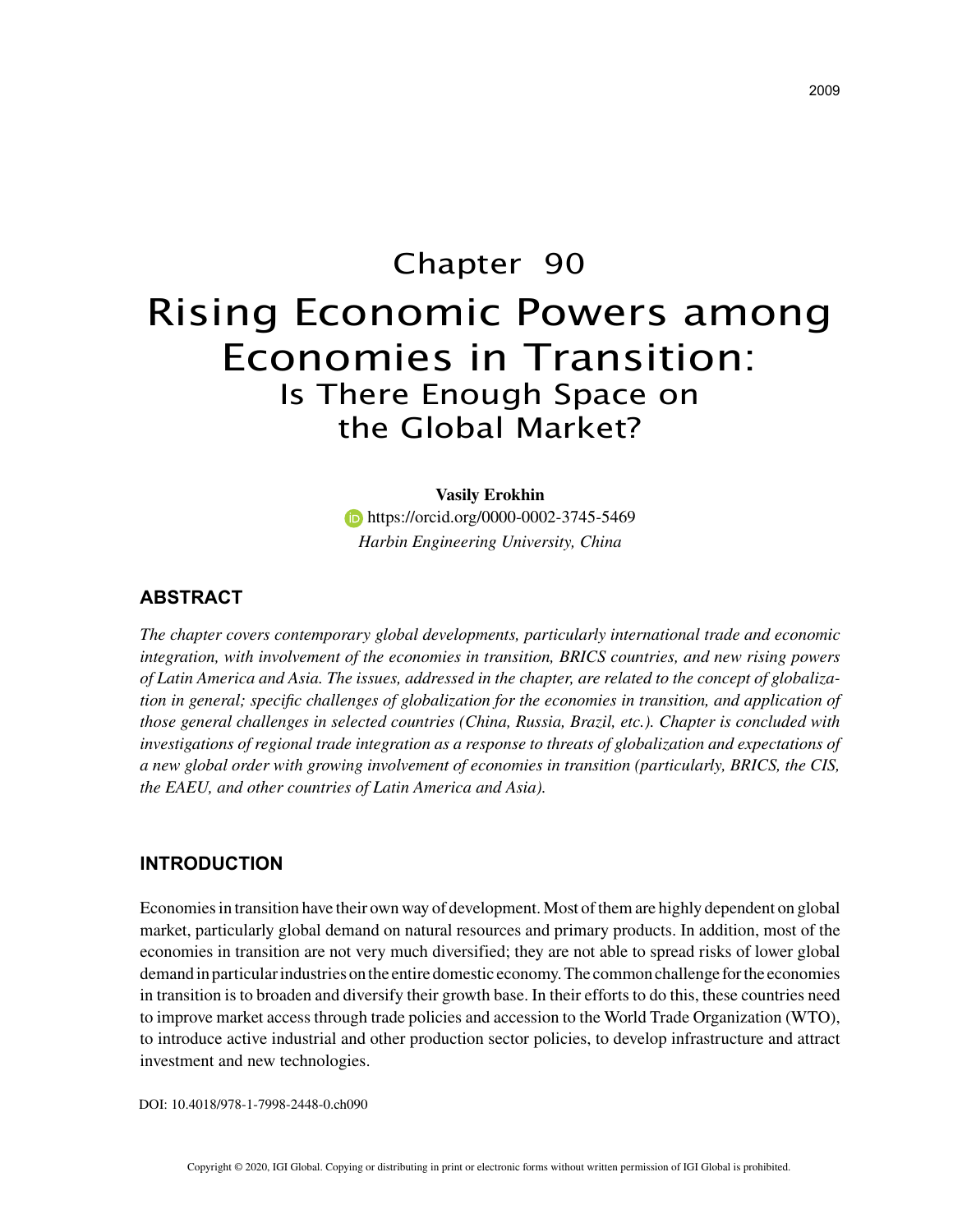"Economy in transition" is a rather general definition. It is commonly accepted, that it is associated with the countries of the Former Soviet Union (FSU) (currently consolidated into the Commonwealth of Independent States (CIS)) and some countries of the Central and Eastern Europe, which experienced the Soviet-type model of development and underwent large economic and political transitions in the early 1990s, from centrally-planned communist regimes to democratic market economies (Khandelwal & Roitman, 2013). According to the Department of Economic and Social Affairs of the United Nations Secretariat (UN/DESA) (2015), economies in transition are twelve countries of the FSU (Armenia, Azerbaijan, Belarus, Georgia, Kazakhstan, Kyrgyzstan, Moldova, Russia, Tajikistan, Turkmenistan, Ukraine, and Uzbekistan) and five countries of the South-Eastern Europe (Albania, Bosnia and Herzegovina, Macedonia, Montenegro, and Republic of Serbia). In the beginning of the 2000s, the International Monetary Fund (2000) also considered four Asian (Cambodia, China, Laos, and Vietnam) and seven Central European economies (Bulgaria, Czech Republic, Hungary, Poland, Romania, Slovak Republic, and Slovenia) as transition ones.

Another definition ("emerging economies") has been widely used in relation to such economies in transition, as China and Russia. Goldman Sachs report (Wilson & Purushothaman, 2003) forecast that the economies of China and Russia along with another two giants, India and Brazil (the so-called "BRIC" in the 2000s, and "BRICS" after 2010, when South Africa joined the group), could grow to be collectively larger than the top world economies (the EU, the USA, and Japan) before 2050.

All those economies in transition (or "emerging economies") have followed various pathways to economic growth, and have both common features and differences. Countries of the Central and Eastern Europe progressed into well-functioning market economies and have become members of the EU. Asian economies adopted gradual transition mode and even emerged into the key market players (China). For most of the CIS countries, including Russia, process of market reforms is still incomplete.

The chapter consists of three parts. First part is related to the investigation of globalization and contemporary challenges for economies in transition. Various approaches to understanding of globalization as economic and social phenomena are discussed. Combining various existing classifications of the economies in transition, it is decided to consider such to be the countries of the former Soviet Union, Central and Eastern Europe, and Asia, which experienced the Soviet-type model of development and underwent large economic and political transitions from centrally-planned regimes to democratic market economies. Second prt includes overview and comparison analysis of the major alliances of the economies in transition: the CIS, BRICS, and the Eurasian Economic Union (EAEU). Third part concludes the chapter with the detailed investigation of the existing strengths and weaknesses of each economy in transition in view of international competition.

### **BACKGROUND**

Opening of the economies in transition to the international market over the past two decades has fundamentally changed their economic and business environments (Khanna & Palepu, 2010). The term globalization has been used since the 1980s and especially increasingly since the 1990s, when transition processes started in many developing countries (post-Soviet area, Eastern Europe, and South-East Asia).

McGrew (1990) recognizes globalization as a multiplicity of linkages and interconnections that transcend the nation states (and by implication the societies) which make up the modern world system. Dawson (2003) defines globalization as the flow across national boundaries of goods and services,